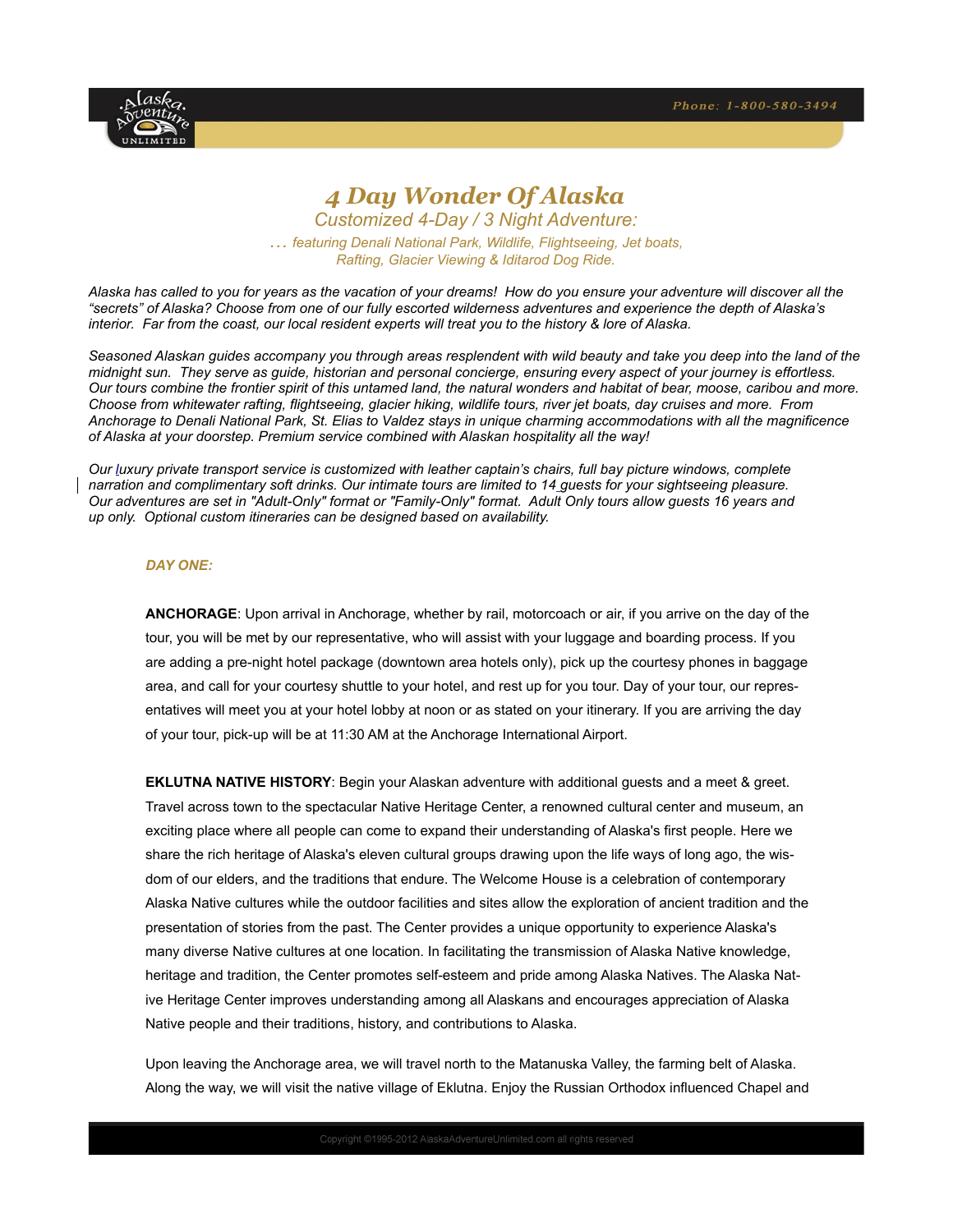

native influenced "spirit houses", while sharing in their cultural traditions. Continuing north, we will pass the "Palmer Hay Flats", and the Knik Arm of the Cook Inlet. This tundra-covered lowland is home to wildlife and several species of birds.

Upon arrival in Wasilla, dinner will be at one of Wasilla's finest restaurants offering exceptional views. Overnight in comfortable accommodations\*\* adding a remote feel to your adventure.

# *DAY TWO:*

**WASILLA:** Rise & Shine, as the midnight sun never sets! Continental breakfasts will be available in your private room as you begin your day. Today experience spectacular views of Hatcher's Pass and the Independence Gold Mine, built in the early 1900's. Here you have your choice of taking a walk on paved trails, or hiking back into the mountains for a real adventure. Those who love photography will have a real photo safari here with the arctic flora and fauna.

Or if learning about the history of the area is your choice, a park naturalist is here to share the history of the mine, as well as the lifestyle of the engineers to the flunkies who worked tirelessly on the mine. A lunch stop will be provided at or near Hatcher Pass.

**PALMER:** This afternoon's adventure will take you aboard an airboat ride to Lake George, the base of Knik Glacier. Lake George, an ice dammed lake was once responsible for floods of cataclysmic proportions. Knik Glacier, 28 miles long, 6 miles wide and over 1000 feet thick, is one of Alaska's grandest natural attractions.

Knik Glacier, born in the Pleistocene Glaciation period (the beginning of the Ice Age) 600,000 years ago, covered the Anchorage bowl and the entire Cook Inlet. While it remains active, with motion imperceptible to the naked eye, this glacier is in a constant state of change. Participants should be able to step in and out of a Jet Boat or Air Boat window, which requires some agility. Participants should also be able to navigate a loose gravel trail with a slight incline. Participants must have the ability to walk unassisted.

After traveling all over the state of Alaska, the Knik Glacier always turns out to be a trip highlight. We consider ourselves very fortunate to live in such a magnificent landscape and it is our pleasure to share it with you. A dinner stop is provided in Palmer. Then it is back to your comfy Wasilla accommodations. **(B)**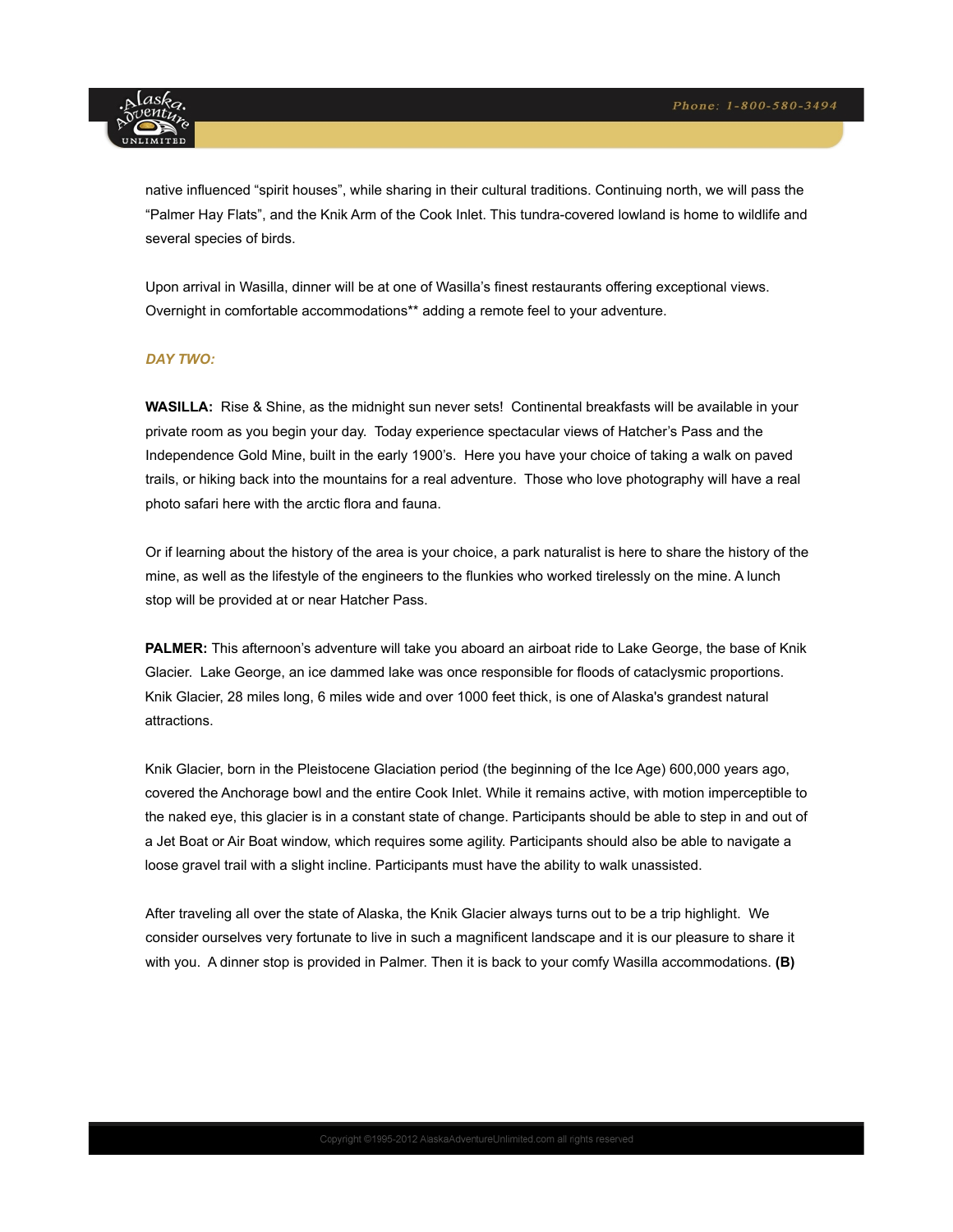

### *DAY THREE:*

**TALKEETNA**: Rise & Shine to visit the home of the Iditarod. Race Headquarters expose you to the lure of the dog sleds of the past. Meet an Iditarod musher and dog team and share in the thrill of the race, as you take a ride on a summer dog sled ride around a quarter acre track. Today will present one of many highlights of your adventure. Talkeetna is a local town sporting the most photographed scenes in our state, the towering peaks of Mt. McKinley & the Alaska mountain range. Only 1 ½ hours north, this town is a hub of international mountain climbers. You will be able to choose one of the following adventures to enjoy in Talkeetna.

#### **ACTIVITY ONE: DENALI FLIGHTSEEING & GLACIER LANDING**:

•This magnificent flight takes you within six miles of Mt. McKinley's summit. As your flight departs Talkeetna, you begin to see how the last ice age has shaped the land. Moments later you enter a world of rugged high mountain peaks and wide glacier filled valleys. Listen as your pilot describes the natural wonders of Denali National Park. See the Sheldon Amphitheater, beautiful Ruth Glacier, and the Great Gorge (the worlds deepest - almost 2 miles from top to bottom). "No visit is complete without this experience!" Land on the Sheldon Amphitheatre glacier beneath Mt. McKinley, The aircraft is equipped with skis, floats, and voice activated headphones. Passengers, each with comfortable window seats, enjoy narration by an experienced pilot-guide highlighting points of interest including geology, wildlife, and history. Flight time is 1.5 hrs and includes a glacier landing. Upgrades for longer flights can be purchased.

# **ACTIVITY TWO: 2-HOUR RIVERBOAT ADVENTURE:**

•Your exciting trip will begin aboard the fifty-one passenger "Talkeetna Queen" as it whisks you into the heart of the wilderness in comfort. This is the most technologically advanced river jetboat in Alaska designed to safely navigate rivers that were previously inaccessible. It is glass-domed, environmentally controlled, and has an onboard restroom for your comfort. You will visit an authentic trapper's cabin and view how trappers lived in "Bush" Alaska at the turn of the century. Your experienced guide will display raw furs from the local area and demonstrate trapping methods. Naturalists will acquaint you with the wildflowers and plants that grow in abundance along the river system and you will learn about the edible plants that were used by the Native Indians for cooking and medicines. As you travel ten miles of river you will have opportunities to view nesting bald eagles, beaver activity, and moose and you just might see black bear and grizzly bear roaming the shore. Wildlife, folklore, artifacts and a panoramic view of Denali in the Alaska Range combine to make this an unforgettable Alaskan river adventure.

This afternoon, enjoy late lunch before continuing our adventure to Denali National Park. Crossing over Hurricane Gulch, have your cameras ready. The vistas are breathtaking. Upon arrival in Denali National Park, this evening is at your leisure for shopping, dining or sightseeing. Tonight you will overnight near Denali National Park.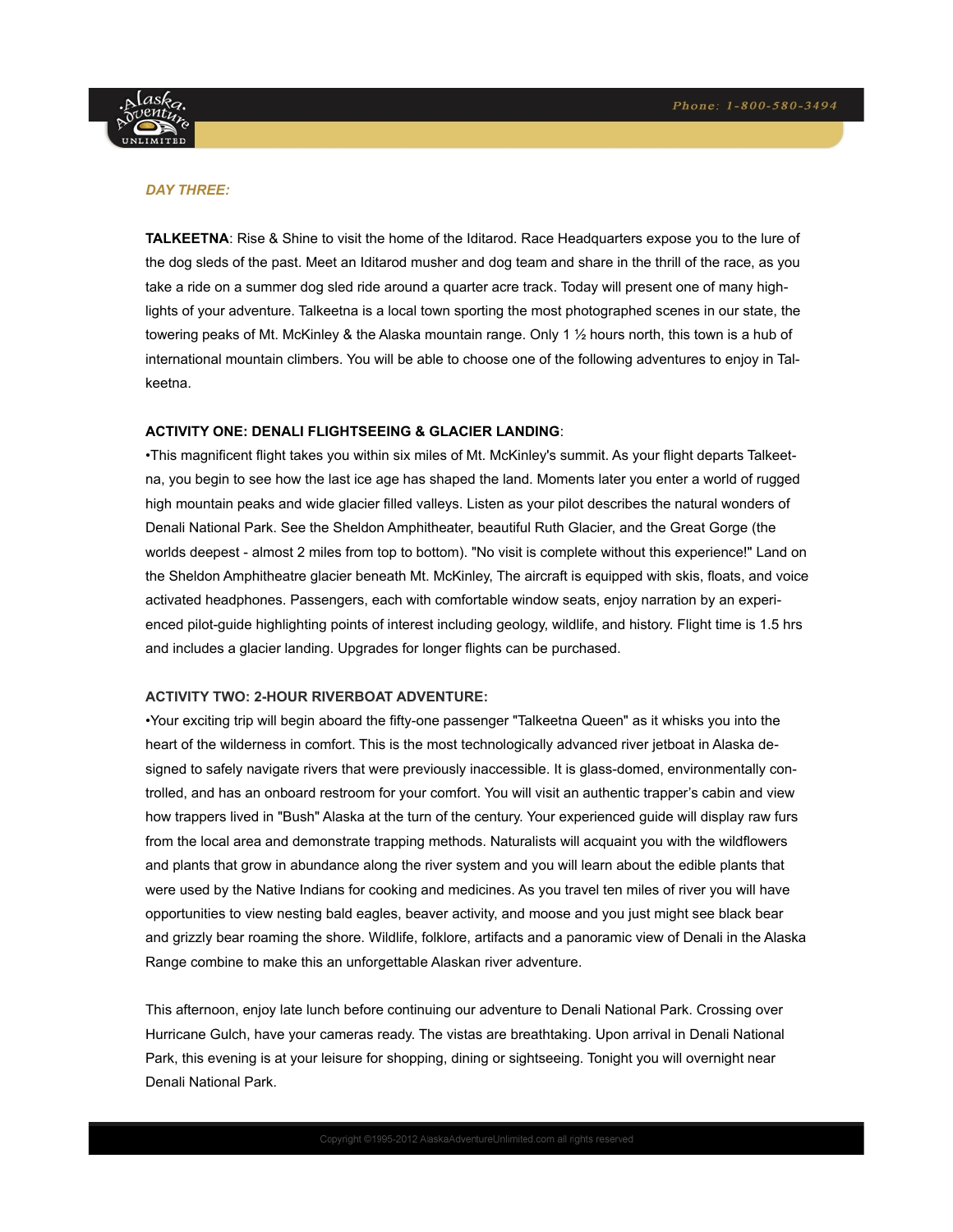

# *DAY FOUR:*

**DENALI:** Everything about Denali National Park is big: the scenery, the mountains, the incredible beauty, and the animals. Early this morning, you will embark on the Denali Park Tour, an excellent way to spot the wildlife for which Alaska is so famous: moose, bear, wolves, caribou, Dall sheep. It is a fascinating 4 to 6 hour motorcoach tour into the park. It is the only way to enter the park, as it is a preserve. So bring your camera and binoculars. A sack lunch and beverage are provided.

Mount McKinley National Park was established in 1917 to protect its large mammals, not because of majestic Mt. McKinley. In 1980, the boundary was expanded to include both the Denali caribou herds wintering and calving ground and the entire Mt. McKinley massif. This more than tripled the size of the park, and was renamed Denali National Park and Preserve. It was also designated an International Biosphere Reserve significant for the potential for sub-arctic ecosystem research.

Denali is an Athabascan word meaning "The High One". The mountain is officially named Mt. McKinley but is also referred to as Denali. Mt. McKinley is the highest peak in North America at 20,320 feet. It creates its own weather system and is often covered in clouds. Mt. McKinley is only visible about 1/3 of the time, so visitors to the park only have about a 30% chance of viewing Mt. McKinley.

Denali is one of the greatest wildlife viewing areas in the world. Visitors have a chance of seeing grizzly bears, caribou, moose, Dall sheep, foxes, and wolves. Many smaller animals also inhabit the park such as arctic ground squirrels, hoary marmots, pikas, snowshoe hares, and beavers. For those interested in bird watching, there are a variety of birds that migrate to the park for the summer. The list includes arctic tern, American golden plover, long tailed jaegers, the surfbird, arctic warbler, the wheatear, willow ptarmigan, golden eagles, and ravens. Approximately 150 species live in and around the Denali area during the summer months.

**ANCHORAGE:** As your adventure comes to a close, you will have gained memories that will last a lifetime. (Here you will transfer to the airport or you may choose to add a hotel night.)

Located in Southcentral Alaska on the shores of Cook Inlet, the Municipality of Anchorage is a unique urban environment situated in the heart of the wilderness. There's a special mystique to Alaska. The name conjures up adventure, raw natural beauty -- glaciers, mountains and seas, unmatched the world around - fascinating wildlife, a unique cultural heritage, and independent, pioneering people. Here you will find fourstar restaurants and small cafes, an outstanding Museum of History and Art and a multitude of other fun activities.

Enjoy downtown shopping at any of the artist hot spots, or relax and enjoy the nightlife of Anchorage, "the